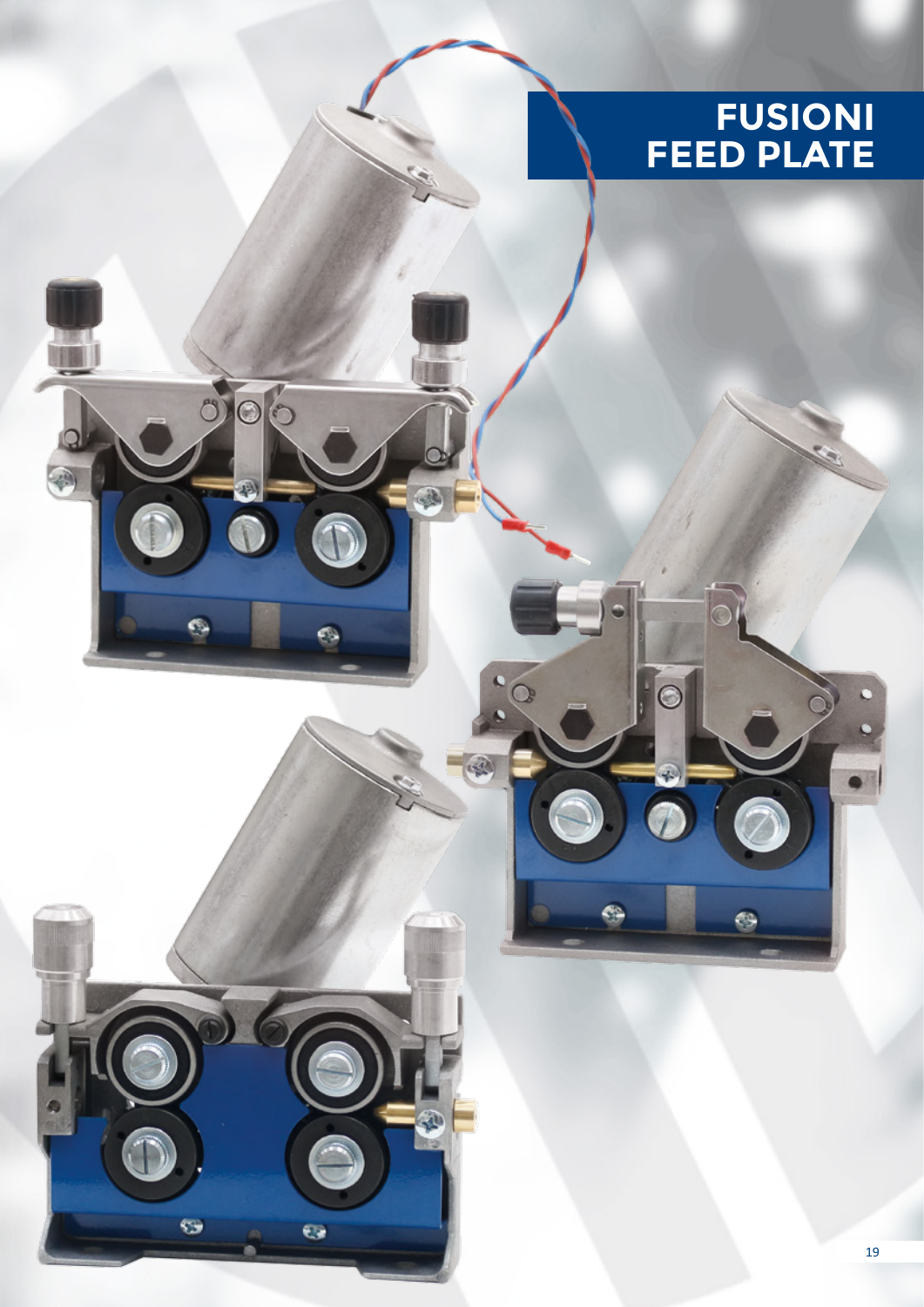## **ACCESSORI ACCESSORIES**

## **Sistema Trainafilo Feed Plate**



| Fusione 4 rulli in alluminio - Feed plate with 4 rolls in alluminium |                                  |  |
|----------------------------------------------------------------------|----------------------------------|--|
| Codice - Code                                                        | <b>Descrizione - Description</b> |  |
| WDU000011                                                            | Type NW 1042-37 Dx or Sx         |  |
| WDU000012                                                            | Type NW 1044-37 Dx or Sx         |  |
| <b>Con motore - With motor</b>                                       |                                  |  |
| WDUM00038                                                            | Type NW 1042-37 42V Dx or Sx     |  |
| WDUM00044                                                            | Type NW 1042-37 24V Dx or Sx     |  |
| WDUM00039                                                            | Type NW 1044-37 42V Dx or Sx     |  |
| WDUM00045                                                            | Type NW 1044-37 24V Dx or Sx     |  |



| Fusione 4 rulli in alluminio - Feed plate with 4 rolls in alluminium |                              |  |  |
|----------------------------------------------------------------------|------------------------------|--|--|
| Codice - Code                                                        | Descrizione - Description    |  |  |
| WDU000013                                                            | Type NW 8042-37 Dx or Sx     |  |  |
| WDU000014                                                            | Type NW 8044-37 Dx or Sx     |  |  |
| <b>Con motore - With motor</b>                                       |                              |  |  |
| WDUM00040                                                            | Type NW 8042-37 42V Dx or Sx |  |  |
| WDUM00042                                                            | Type NW 8042-37 24V Dx or Sx |  |  |
| WDUM00041                                                            | Type NW 8044-37 42V Dx or Sx |  |  |
| WDUM00043                                                            | Type NW 8044-37 24V Dx or Sx |  |  |



| Fusione 4 rulli in alluminio - Feed plate with 4 rolls in alluminium |                              |  |
|----------------------------------------------------------------------|------------------------------|--|
| Codice - Code                                                        | Descrizione - Description    |  |
| WDU000015                                                            | Type NW 6042-37 Dx or Sx     |  |
| WDU000016                                                            | Type NW 6044-37 Dx or Sx     |  |
| Con motore - With motor                                              |                              |  |
| WDUM00054                                                            | Type NW 6042-37 42V Dx or Sx |  |
| WDUM00055                                                            | Type NW 6042-37 24V Dx or Sx |  |
| WDUM00056                                                            | Type NW 6044-37 42V Dx or Sx |  |
| WDUM00057                                                            | Type NW 6044-37 24V Dx or Sx |  |